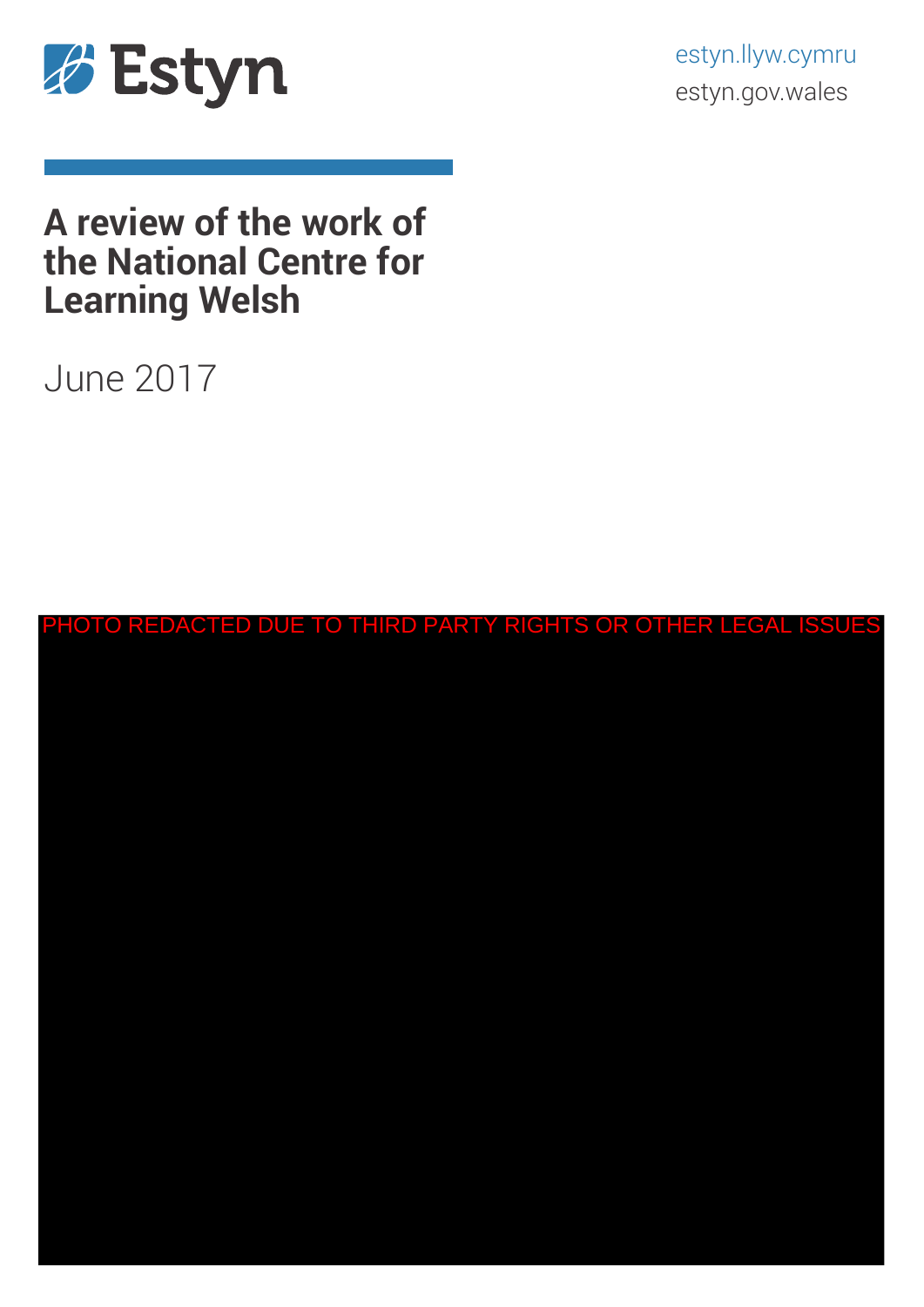#### **The purpose of Estyn is to inspect quality and standards in education and training in Wales. Estyn is responsible for inspecting:**

- $\lambda$  nursery schools and settings that are maintained by, or receive funding from, local authorities
- $\lambda$  primary schools
- $\lambda$  secondary schools
- $\lambda$  special schools
- $\lambda$  pupil referral units
- all-age schools
- $\lambda$  independent schools
- $\lambda$  further education
- $\lambda$  independent specialist colleges
- $\lambda$  adult community learning
- $\lambda$  local authority education services for children and young people
- $\lambda$  teacher education and training
- Welsh for adults
- work-based learning
- $\lambda$  learning in the justice sector

Estyn also:

- $\lambda$  provides advice on quality and standards in education and training in Wales to the National Assembly for Wales and others
- $\lambda$  makes public good practice based on inspection evidence

Every possible care has been taken to ensure that the information in this document is accurate at the time of going to press. Any enquiries or comments regarding this document/publication should be addressed to:

Publication Section **Estvn** Anchor Court Keen Road **Cardiff** CF24 5JW or by email to [publications@estyn.gov.wales](mailto:publications@estyn.gov.wales)

This and other Estyn publications are available on our website: [www.estyn.gov.wales](http://www.estyn.gov.wales/)

**© Crown Copyright 2017: This report may be re-used free of charge in any format or medium provided that it is re-used accurately and not used in a misleading context. The material must be acknowledged as Crown copyright and the title of the document/publication specified.**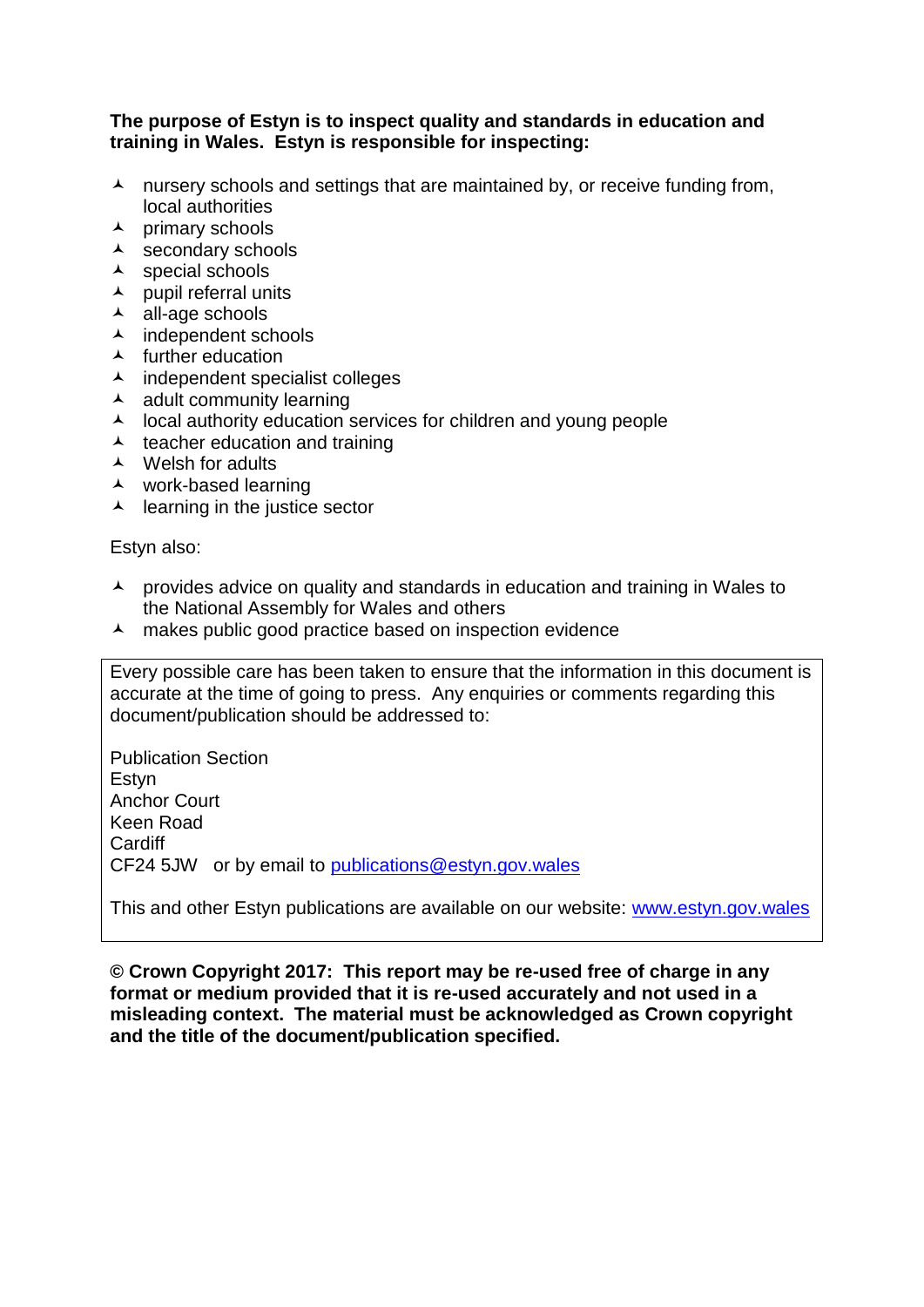| <b>Contents</b>                                                                                         | <b>Page</b>                      |
|---------------------------------------------------------------------------------------------------------|----------------------------------|
| <b>Introduction</b>                                                                                     | 1                                |
| <b>Background</b>                                                                                       | 1                                |
| <b>Main findings</b>                                                                                    | 3                                |
| <b>Recommendations</b>                                                                                  | 5                                |
| <b>Leadership and management</b>                                                                        | 6                                |
| Professional development and training<br>Use of resources                                               | $\overline{7}$<br>$\overline{7}$ |
| <b>Provision</b>                                                                                        | 8                                |
| Planning provision<br>Opportunities to use Welsh outside of formal learning activities<br>Learner voice | 8<br>$9\,$<br>9                  |
| <b>Standards</b>                                                                                        | 10                               |
| Enrolment and learner numbers<br>Measuring learners' progress and evaluating standards                  | 10<br>10                         |
| Appendix 1: Evidence base                                                                               | 11                               |
| <b>Glossary</b>                                                                                         | 12                               |
| <b>References</b>                                                                                       | 13                               |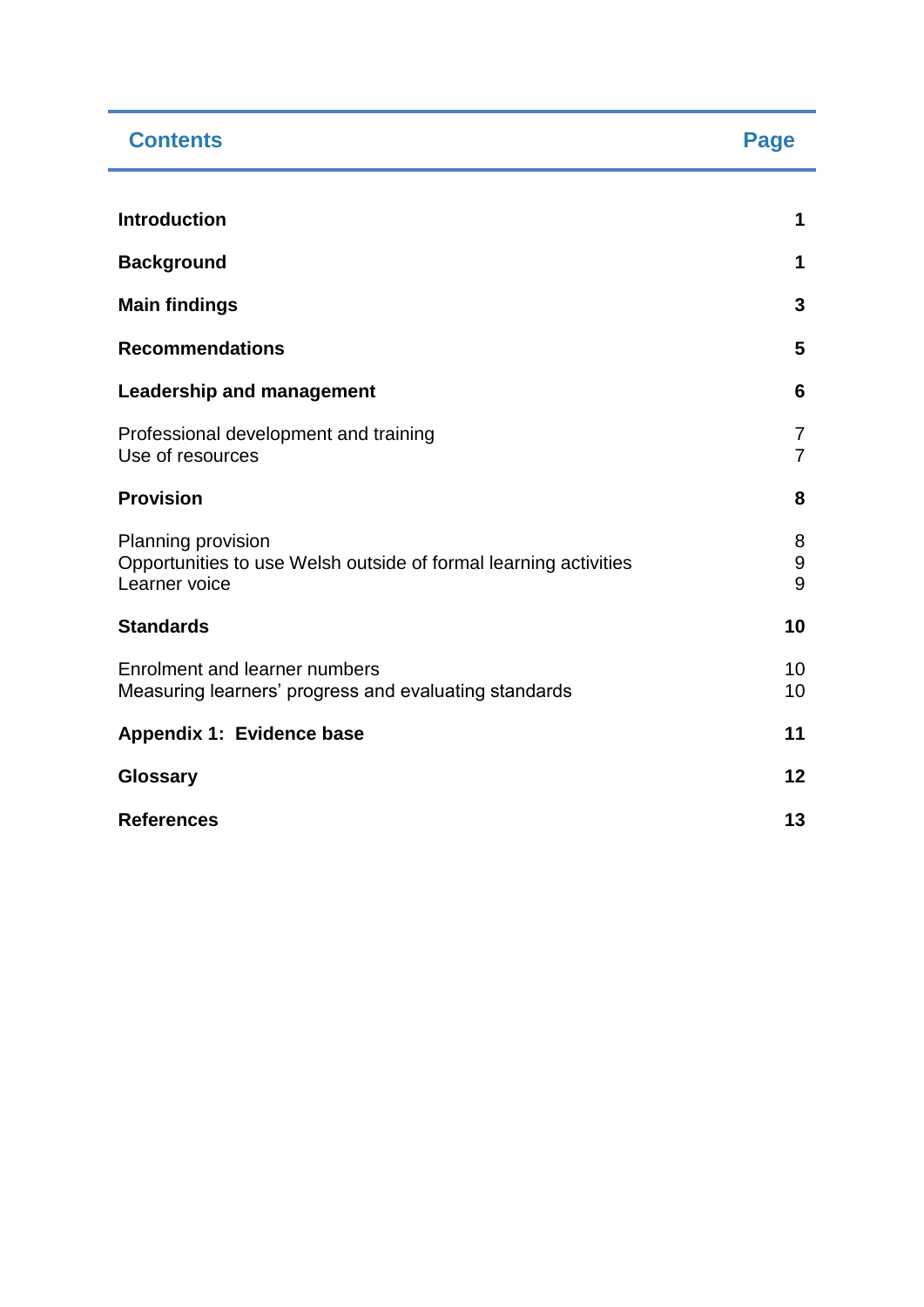## **Introduction**

This report reviews the initial work and progress of the National Centre for Learning Welsh (the National Centre) in achieving the aims set out in its strategic plan (Gyda'n Gilydd: Y Ganolfan Dysgu Cymraeg – National Centre for Learning Welsh, 2016) and based on the recommendations made in 'Raising Your Sights: review of Welsh for Adults' (Welsh Government, 2013).

The report focuses on the how the National Centre is influencing, leading and managing the developments in the Welsh for Adults sector following the recent national re-organisation of provision. It also considers the extent to which the National Centre is providing a consistent and coherent steer to how provision is planned and delivered by the 11 Welsh for Adults providers.

The report draws on questionnaires completed by the National Centre and the 11 Welsh for Adults providers and on other documentary evidence. Staff from the National Centre and from a sample of six of the 11 providers were interviewed. The sample represents a geographic spread across Wales, including rural and urban areas, and includes former regional centres and new providers.

## **Background**

'Raising Your Sights: review of Welsh for Adults' (Welsh Government, 2013) was published in July 2013. This was the first full review of the Welsh for Adults sector since the establishment of six regional Welsh for Adults centres in 2006. The review made a series of recommendations, one of which was to establish a 'national entity' to take responsibility for providing strategic leadership to the sector. The functions of the national entity would include developing the curriculum, tutor training, research, marketing and e-learning. The report recommended reducing the number of providers. Other recommendations included increasing the provision of intensive courses, and refining Welsh for Adults data collection and the tracking of learners' progression.

The review also recommended that the national entity:

- develop and implement a comprehensive marketing and communications plan
- develop an accessible service for learners
- implement a Welsh in the workplace strategy
- promote Welsh for the family
- develop an innovative e-learning strategy
- develop a curriculum framework
- review Welsh for Adults qualifications
- develop a training strategy for tutors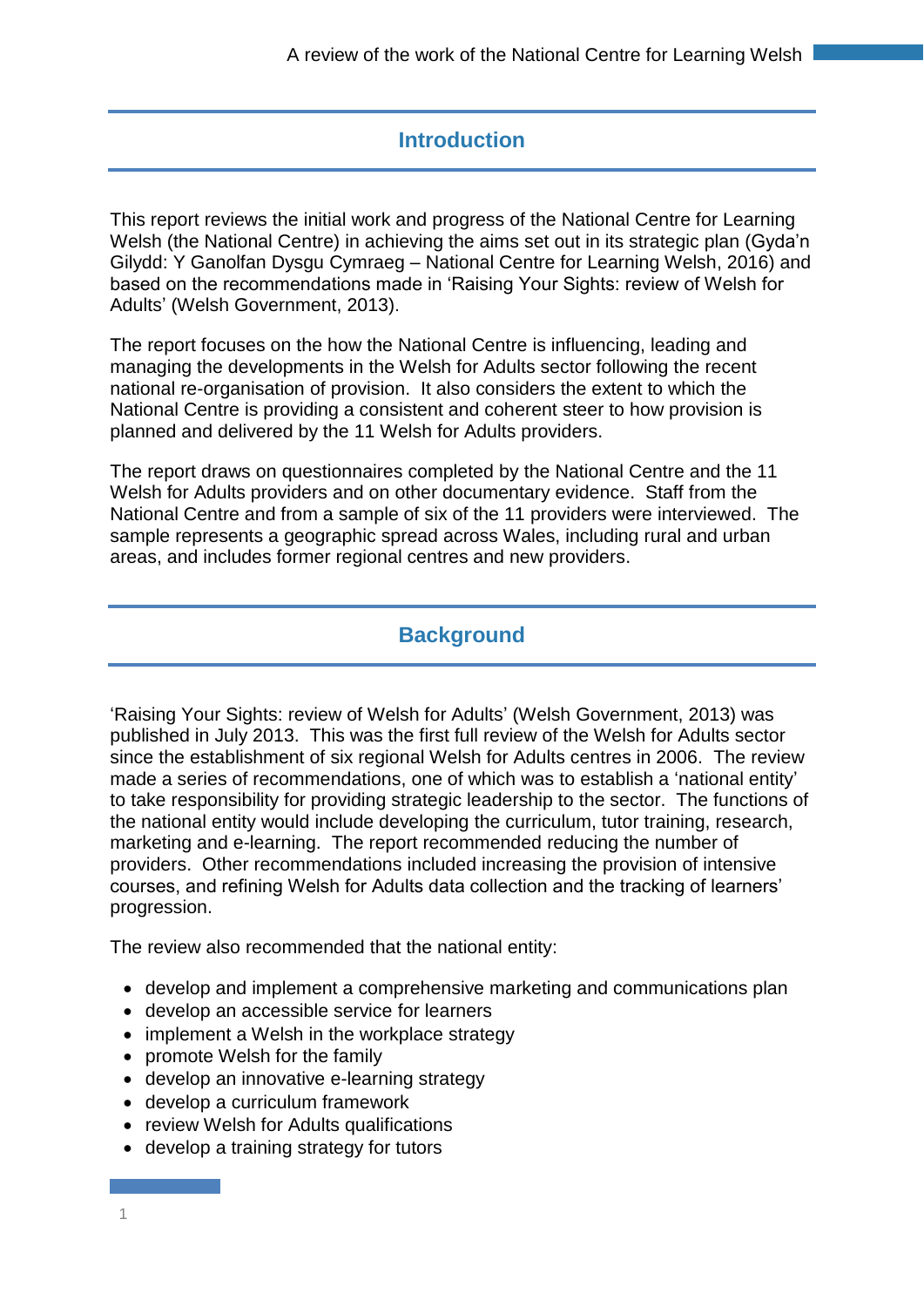In May 2015, the Welsh Government awarded the grant to establish the national entity to the University of Wales Trinity St. David (UWTSD). The grant is for a period of seven years from 2015-2022. In January 2016, UWTSD created a company limited by guarantee, 'Y Ganolfan Dysgu Cymraeg Genedlaethol / The National Centre for Learning Welsh', as the national entity. Under its memorandum of association, the only member of the company is UWTSD. A chief executive and three directors were in place by February 2016. The board of directors are responsible for the constitutional and corporate aspects of the National Centre and for ensuring that its financial and risk management procedures are appropriate and robust. The National Centre has an advisory board that advises on the implementation of its strategic objectives.

An independent committee was set up by the Welsh Government to scrutinise the work of the National Centre. Its role is to advise the Welsh Government on matters such as value for money and how well the National Centre responds to Welsh Government policies.

On 1 August 2016, full responsibility for the Welsh for Adults sector was transferred to the National Centre. The National Centre restructured provision across Wales, replacing the previous six Welsh for Adults regional centres and their 20+ sub-contractors with 11 providers.

The National Centre provides funding and strategic direction for the 11 new Welsh for Adults providers. The individual providers have been awarded contracts by the Centre for a period of three years in the first instance. The Centre will receive £1,760,000 in academic year 2016-2017 to fund its activities and to invest in national developments such as curriculum, marketing, and the interactive website. The Centre also received £8,810,000 for the provision of courses, which is distributed to its providers.

In July 2016, the National Centre produced its strategic plan for 2016-2020 entitled 'Gyda'n Gilydd' (With Each Other / Together: Y Ganolfan Dysgu Cymraeg – National Centre for Learning Welsh, 2016). The outcomes and aspirations of the National Centre are set out in this document along with its five strategic aims to:

- 1) Develop an innovative programme of attractive and suitable courses for learners making full use of the latest technology
- 2) Develop innovative schemes to secure opportunities and contexts where learners can use their Welsh with confidence
- 3) Establish a network of providers to offer a service of excellence
- 4) Raise the profile of the sector and increase the numbers who start courses and continue to learn Welsh
- 5) Establish and maintain service support procedures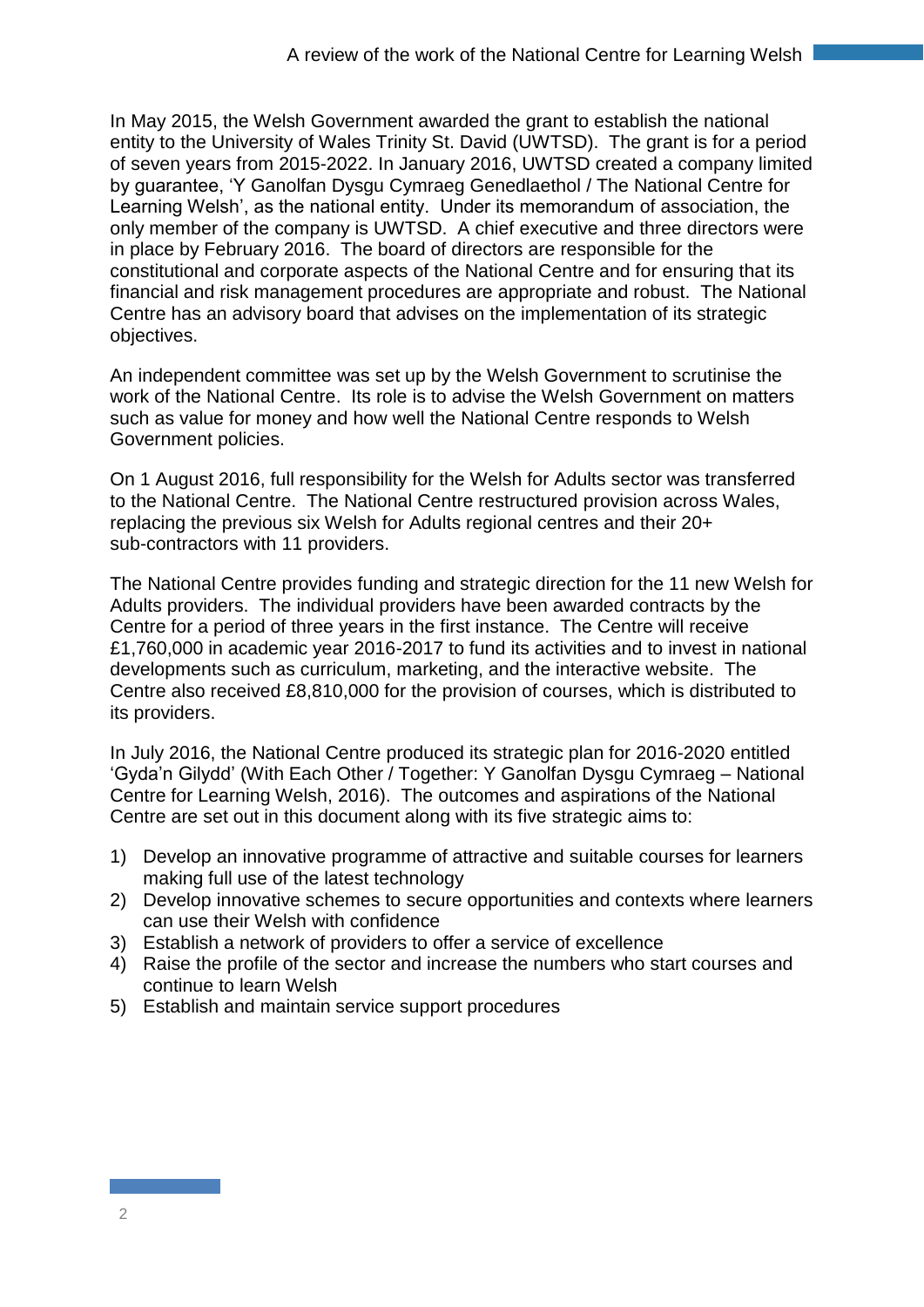# **Main findings**

- 1 The National Centre is developing its role well as a national voice for the Welsh for Adults sector. It is providing clear strategic direction for the sector and has made progress in improving and harmonising approaches to curriculum development, data collection, professional development and assessment across the sector.
- 2 The National Centre has effectively reorganised the sector, moving from six regional centres and their 20+ sub-contractors to 11 providers. Providers are responsible for Welsh for Adults' provision in their geographical areas and are accountable to the National Centre for improving provision and outcomes for Welsh adult learners.
- 3 The National Centre has clearly defined its strategic aims and objectives. It is addressing the key challenges facing the sector, including the lack of standard measures that evaluate progress made by adult Welsh learners, and the wide variation in approaches taken to the Welsh for Adults curriculum across Wales.
- 4 The National Centre has been generally successful in communicating its strategies and approaches to its new providers. Providers feel that the National Centre staff are approachable and inclusive and they know whom they can contact if they require advice. However, only a few providers are fully aware of the National Centre's governance arrangements. In a few instances, providers are reluctant to embrace fully the direction provided by the National Centre and are slow to take on board the changes it promotes.
- 5 The National Centre has established a network of committees and groups to discuss national approaches to important issues within the sector, for example opportunities for learners to use their Welsh language skills outside of formal lessons, marketing, curriculum and training. These committees are increasing consistency of approach within the sector.
- 6 The National Centre conducts formal monitoring meetings termly with each provider to discuss their performance and to identify any action needed. This process is at an early stage and at present a minority of providers are unsure of the consequences of not achieving their targets.
- 7 The National Centre is developing a comprehensive marketing and communications strategy to promote the benefits of learning Welsh and to encourage more adults to learn the language. The National Centre's evaluation of this strategy, and feedback from providers, indicates that the current marketing approach needs refining in order to reach more potential learners.
- 8 The National Centre has introduced rigorous systems to ensure that providers target a greater proportion of their funding on teaching and learning activities. Its contracts with providers stipulate that spending on activities other than teaching and learning is limited to no more than 15% of the total funding allocated. The average figure at present is 7%.

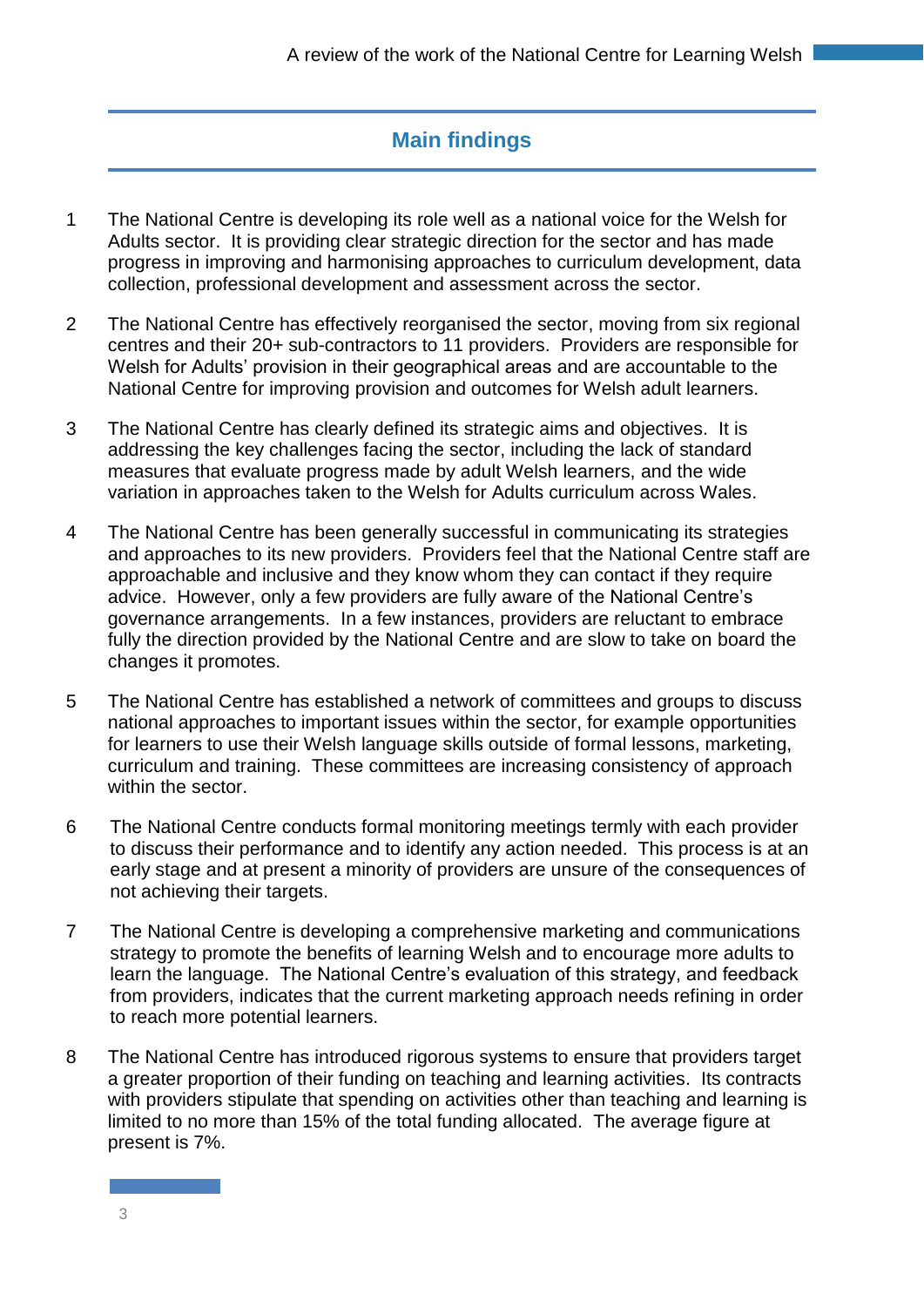- 9 The National Centre is developing a new range of courses at entry, foundation, intermediate and advanced levels in order to achieve greater consistency in the provision for learners across Wales. The outcome levels of the new curriculum align with the Common European Framework of Reference for Languages (CEFR). The National Centre consulted with providers about these changes and has responded appropriately to feedback.
- 10 The National Centre is developing a useful online assessment tool for learners. The tool will not be fully operational until the new curriculum is completed and it is unclear how the National Centre intends to use it to measure progress.
- 11 Providers currently use their own systems for listening to learners' views in order to improve their learning experiences. The National Centre is introducing a consistent approach across all providers.
- 12 The Welsh Government has allocated additional funding to the National Centre to develop courses to teach Welsh in the workplace. This re-enforces the National Centre's key role in Welsh language planning, although placing additional demands on the Centre.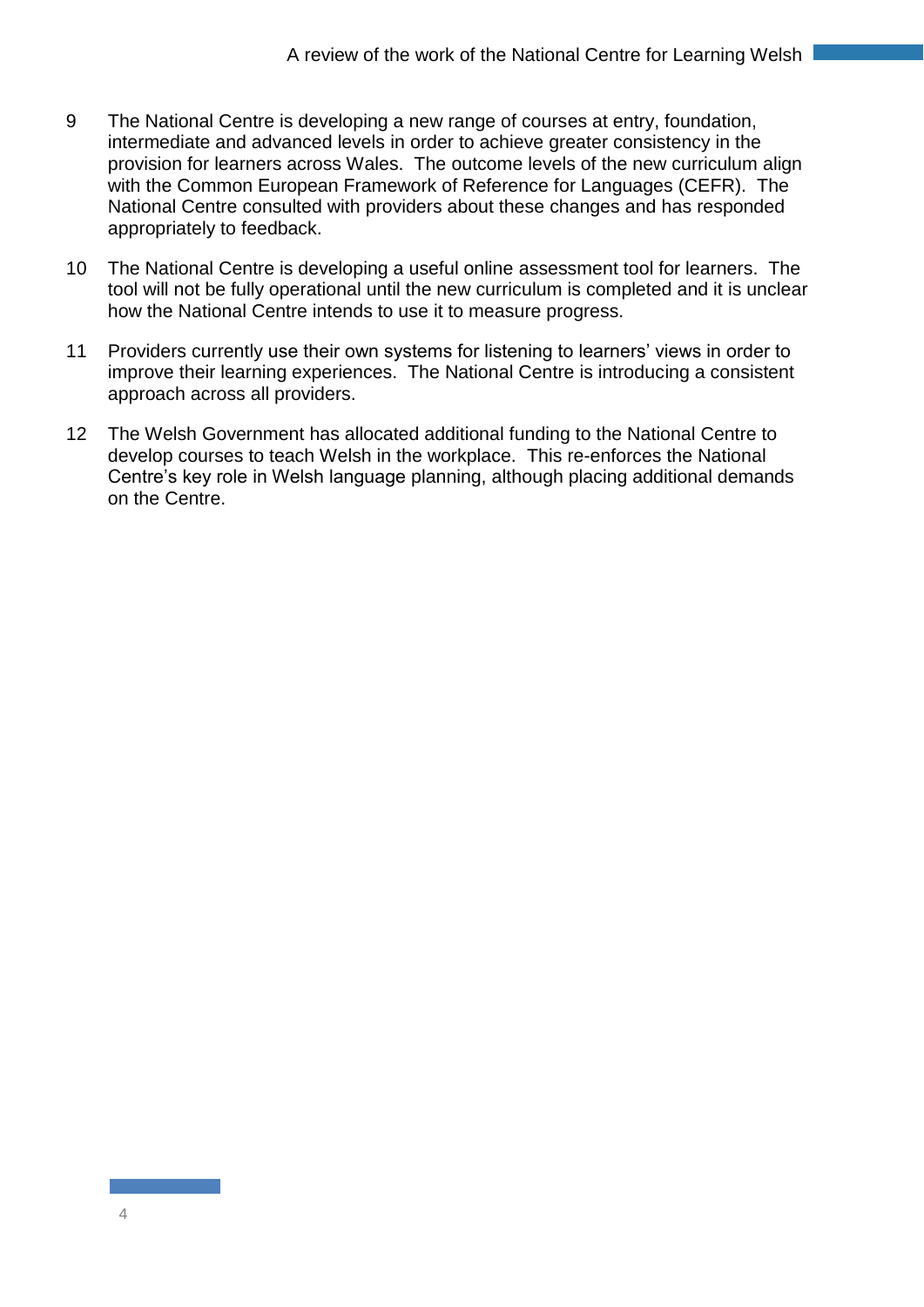## **Recommendations**

#### **The National Centre should:**

- R1 Develop its procedures for holding the providers to account for their performance and their compliance with the national policies
- R2 Refine its marketing strategies in co-operation with providers to target more potential learners across the various communities of Wales

#### **Providers should:**

- R3 Fully implement policies and practices introduced by the National Centre
- R4 Improve their understanding of the governance arrangements and policies of the National Centre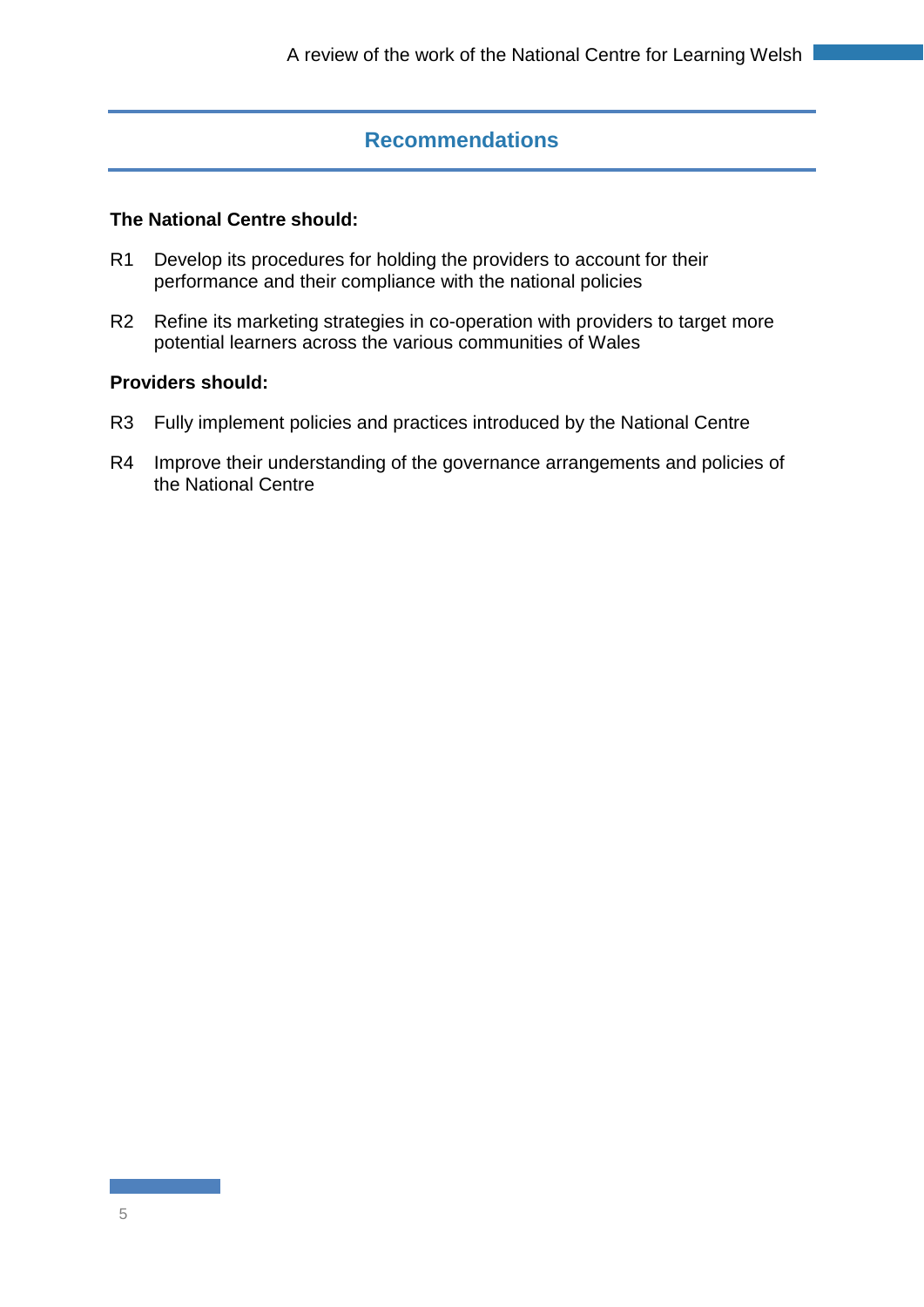## **Leadership and management – To what extent is the National Centre for Learning Welsh providing a clear strategic direction to the Welsh for Adults sector?**

- 13 In the relatively short period since its creation, the National Centre has become a strong national voice for the Welsh for Adults sector. It is providing a clear strategic direction for the sector and has made progress in improving and harmonising approaches to curriculum development, data collection, professional development and assessment.
- 14 The National Centre has successfully reorganised the sector moving from six regional centres and their 20+ sub-contractors to 11 providers. Initial obstacles in this transition process have mostly been addressed. Providers are responsible for provision in their geographical areas and accountable to the National Centre for agreed targets to improve standards and provision.
- 15 The National Centre is generally communicating well the wide range of developments it is introducing in the sector. Nearly all providers are aware of the National Centre's internal structures and whom they need to contact for different matters. At this stage, only a few providers are aware of the role of the advisory board. Most providers have a clear understanding of the relevant lines of accountability between themselves, their host establishments, and the National Centre. A few providers have been slow to embrace fully the direction provided by the National Centre and to implement the changes being promoted.
- 16 The National Centre has developed a comprehensive programme to monitor providers' performance. Providers submit monitoring reports termly and meet with senior officers from the National Centre to discuss progress. The agreed targets from this academic year will be used to establish a baseline for more focused and smarter targets next year. A minority of providers are unclear as to what could happen if they fail to achieve targets, although there are explanations in provider contracts and in the Centre's operational plan. The National Centre requires each provider to submit a range of reports including an annual self-assessment report and an annual quality assurance report. Not all providers are clear about the National Centre's expectations of reporting or about the proposed national quality framework, although the framework is included within the strategic plan that providers were involved in developing. Generally, providers are continuing to use existing quality assurance procedures.
- 17 The National Centre has set up committees and task and finish groups to look at specific aspects of provision, such as curriculum and resources, informal learning and marketing. These fora provide useful opportunities for discussing matters at national and local level. All providers contribute to these fora. Although they have only been in operation for a relatively short period, the fora are an effective way of establishing an inclusive ethos to developments in the sector.

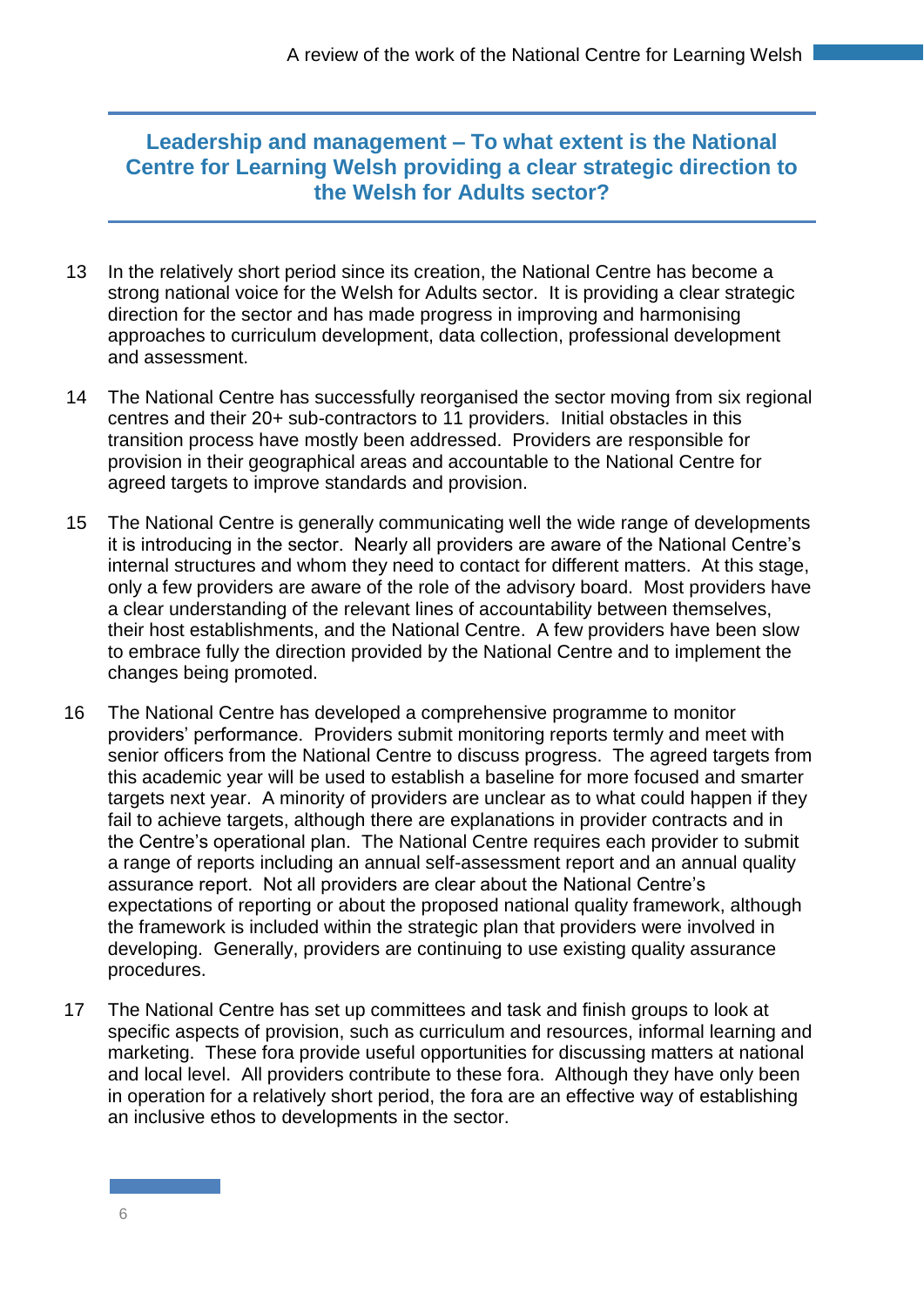18 The National Centre has produced a detailed marketing and communications strategy. During September 2016, the National Centre launched a bilingual campaign on national television that highlighted reasons for learning Welsh. This campaign was supplemented by online and local campaigns to target particular groups. A minority of providers suggest that the marketing has had a direct impact on increasing registrations, although a majority of providers feel that local marketing is more effective. The National Centre has scrutinised feedback from these campaigns and is taking steps to improve the effectiveness of its national marketing.

### **Professional development and training**

- 19 The National Centre is developing effective processes for identifying and addressing professional development needs in the sector. Providers are required to submit their own staff development action plans to the National Centre who use them to plan local and national training programmes.
- 20 The National Centre continues to offer the National Qualification for Welsh for Adults Tutors through Cardiff University. Courses are held in Cardiff and jointly by Bangor and Aberystwyth Universities in mid and north Wales. The National Qualification will be offered in its present blended-learning form during 2016-2018, before being revised and updated to take into account developments such as the new national curriculum, with the aim of offering the new qualification from 2018 onwards.

#### **Use of resources**

21 The funding allocated to providers is based on how they plan to implement the National Centre's aims and objectives and their progress against agreed targets. The National Centre receives useful termly financial reports from each provider, which helps them to monitor the extent to which the financial resources are spent on teaching and learning. The National Centre has introduced rigorous systems to ensure that providers target a greater proportion of funding on teaching and learning activities. Its contracts with providers stipulates that spending on activities other than teaching is limited to no more than 15% of the total funding allocated. According to the National Centre's unverified data, the average figure at present is 7%.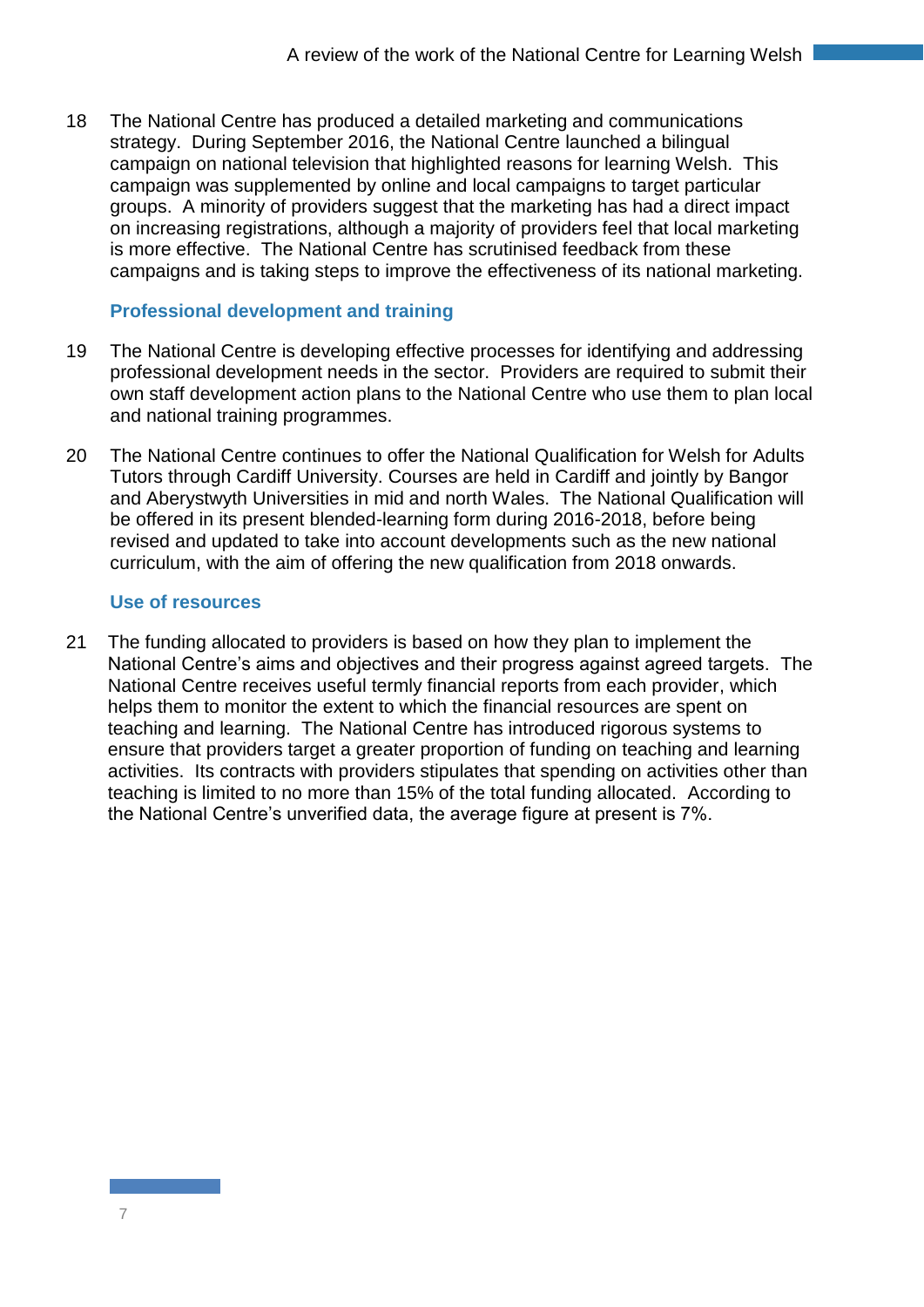## **Provision – How is the leadership provided by the National Centre for Learning Welsh impacting on the provision for learners across Wales?**

### **Planning provision**

- *22* Since its inception, a significant amount of the National Centre's time and resources has been invested in developing its new national curriculum. At present, there is no common curriculum or set of Welsh for Adults courses taught across Wales. Welsh Joint Education Courses (WJEC) are available to meet the needs of Welsh learners at three different levels and lead to the WJEC Welsh for Adults examinations, which align with the Common European Framework of Reference for Languages (CEFR). However, not all providers use these courses. A range of different courses was developed over the years, many of which broadly linked to the content of the WJEC examinations and were mainly for intensive provision such as the 'Wlpan'1 courses. Although the wide range of courses available across Wales provided choice for learners, it also led to inconsistencies in the provision and learning experiences. The National Centre is addressing this variability by developing a new range of courses at entry, foundation, intermediate and advanced levels. The outcome levels of the new curriculum align with the CEFR. The National Centre has responded appropriately to feedback received during its consultation with providers regarding the development of the entry and advanced level courses.
- 23 The National Centre has focused on helping providers to increase provision in key target areas, in particular increasing intensive provision, better progression between levels, 'Welsh for the Family', and 'Welsh in the Workplace' provision. This new targeting of provision is helping to develop a more strategic approach to increasing the numbers of Welsh learners in areas important to linguistic planning in Wales. As a consequence, a few providers have kept courses open with lower numbers to develop provision in these key target areas, for example 'intensive provision', whereas previously they would have not run such courses.
- 24 The National Centre has been allocated significant additional funding of up to £3m by the Welsh Government for 2017-2018 to provide work-based opportunities for learners to improve their Welsh language skills. The National Centre is focusing this work on recruiting in work places subject to the Welsh Language Standards. The five elements in this scheme are:
	- service and information for employers to provide guidance on how to develop training for staff and ensure value for money
	- online Meet & Greet 'Croeso Cymraeg Gwaith' courses
	- intensive three month full-time language courses (35 hours a week) at all levels

 $\overline{a}$ <sup>1</sup> Wlpan is an intensive Welsh course for beginners. Basic language patterns are taught in as short a time as possible with the emphasis on the spoken language. Wlpan is the Welsh version of the Hebrew word Ulpan, meaning 'studio'. The methodology developed in Israel in order to teach Hebrew in the newly created state with the first course being held in Jerusalem in 1948. The first Wlpan course in Wales was held in 1973.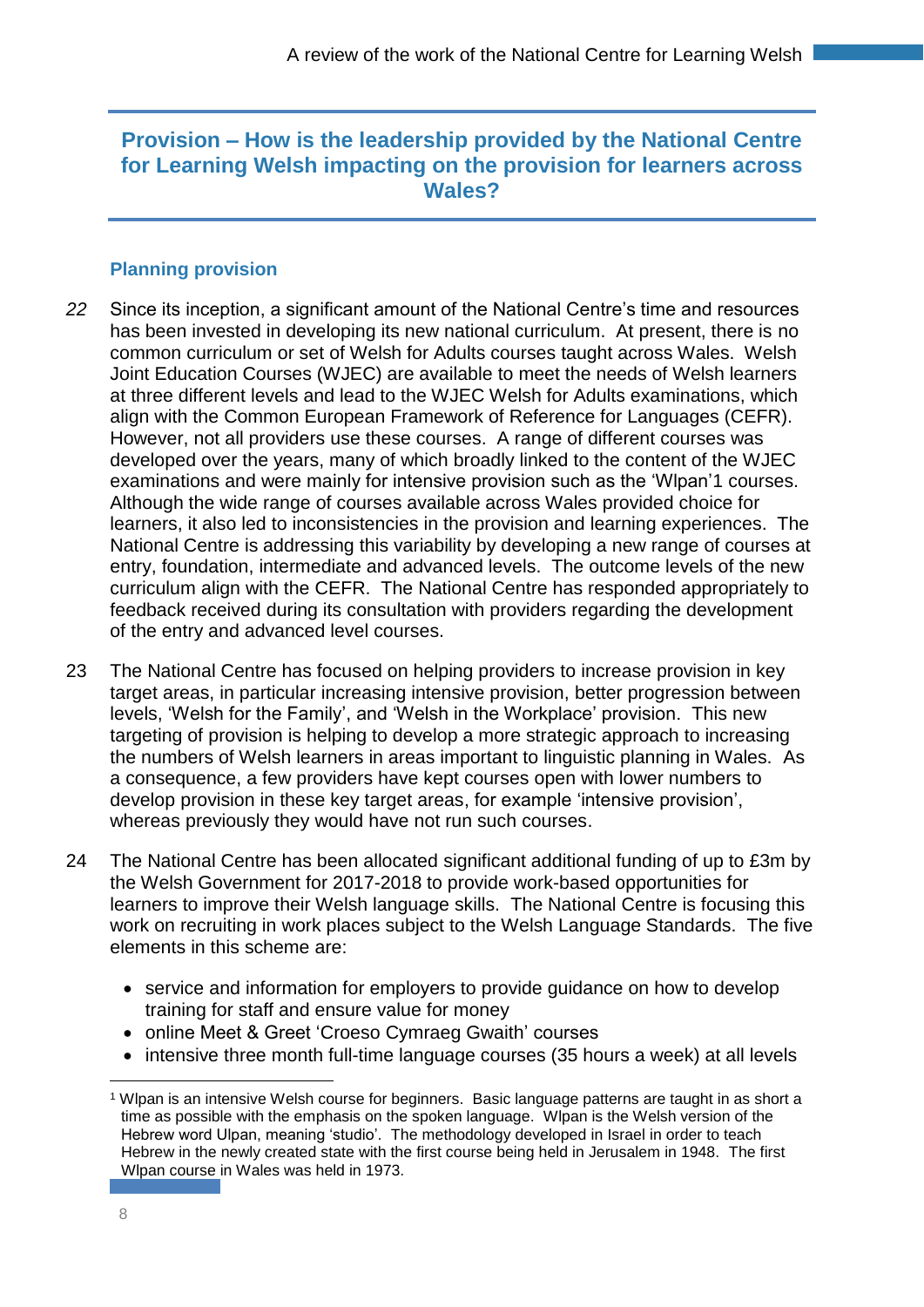- 'Using Work Welsh' five-day residential courses at all levels
- Cymraeg Cynnar / Early Welsh Courses for early years workers
- 25 The above provision will target 80 employers in total and over 1,500 individuals. Despite this additional workload placing pressure on the National Centre, it is managing the tendering process and delivery of these courses effectively and within the specified timetables.

#### **Opportunities to use Welsh outside of formal learning activities**

26 The National Centre's second strategic objective is that providers ensure sufficient opportunities for their learners to use Welsh in informal situations to improve their fluency and confidence. The 11 Welsh for Adults providers are expected to provide a specified number of hours of Community Learning in Focus (CLIF), for example at least 18 hours in learning programmes of 50-190 hours duration. The National Centre recognises that CLIF provision varies between different providers and it has developed clearer guidelines on how providers should plan opportunities for learners to use Welsh outside formal classroom activities. Providers support these guidelines, although their implementation is at an early stage.

#### **Learner voice**

27 Presently, the 11 providers use their own processes for listening to learners' views in order to improve their learning experiences. These processes are underdeveloped in a few of the providers. The National Centre's operational plan has identified the need to produce a consistent national approach to learner voice, including a national survey of all Welsh for Adults learners.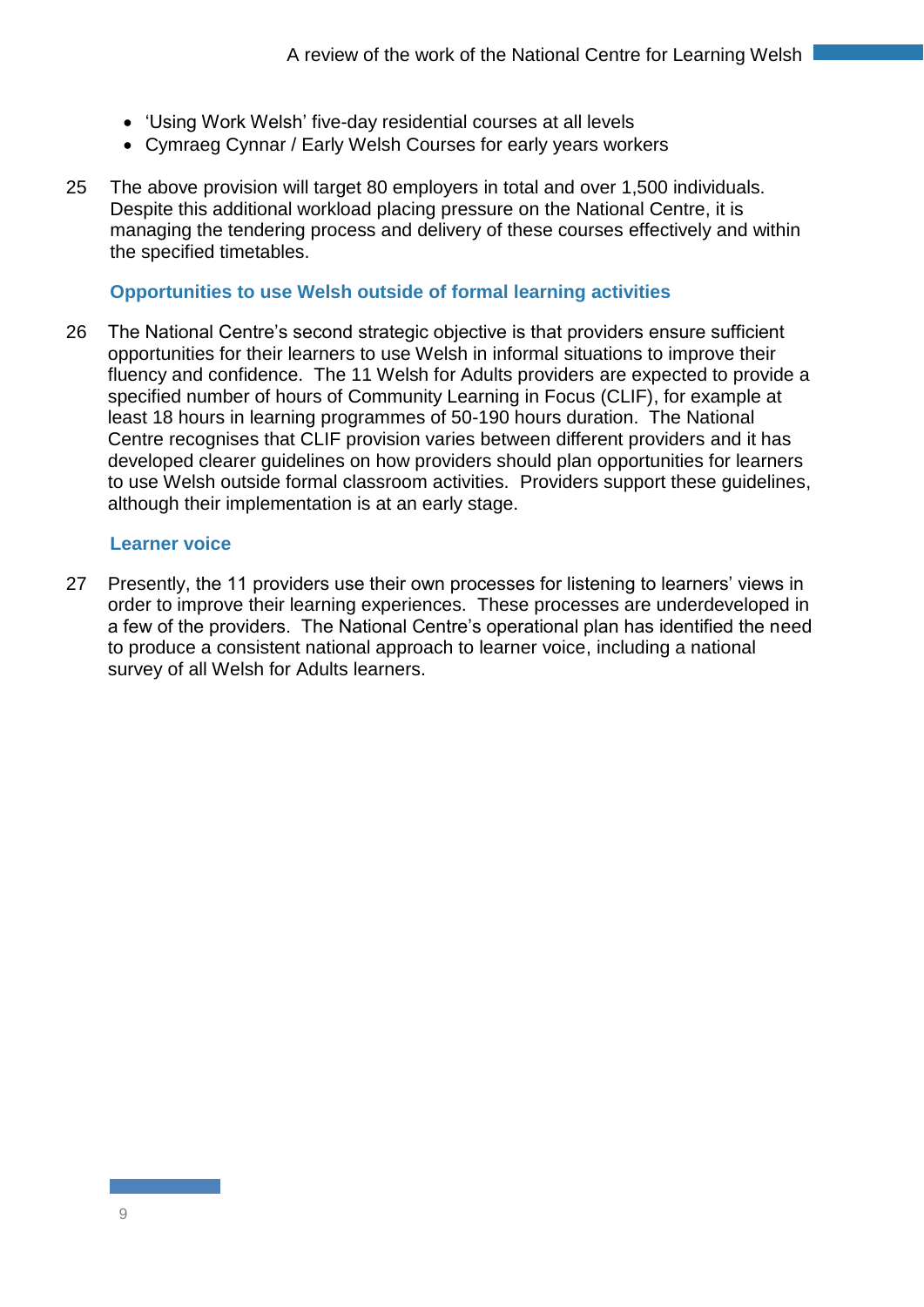## **Standards – How is the leadership provided by the National Centre for Learning Welsh impacting on the numbers of and standards for learners across Wales?**

#### **Enrolment and learner numbers**

28 During recent years, there has been a downward trend in the number of adults registering on Welsh for Adults courses. In 2011-2012, there were 18,050 learners on courses throughout Wales (Welsh Government, 2013) and this figure has decreased to 14,935 in 2015-2016, although there was a small increase in 2015-2016. This included a period of reduced funding for the sector (Welsh Government, 2017). Un-validated figures for between August and December 2016 indicate that the number of learners during the 2016-2017 academic year is broadly on track to meet the National Centre's target of 16,000 learners.

#### **Measuring learners' progress and evaluating standards**

- 29 The previous six Welsh for Adults centres had different approaches to collecting and analysing data from their 20+ sub-contractors, making it difficult to compare learner outcomes across Wales. The National Centre has consulted extensively with providers and the Welsh Government over a new data management plan. The plan outlines the data fields it plans to collect across providers. An interactive website will provide a content management system that will collate and store learners' data from September 2017 onwards. All providers expressed their support for greater consistency in the way in which data is collated and used in the sector.
- 30 The National Centre is piloting an online assessment tool to assess learners' progress in reading, writing and listening and knowledge of vocabulary and language. Providers taking part in the pilot broadly welcome the scheme, despite initial technical difficulties. It is unclear at present whether or how data from such assessments will be recorded or used to measure learners' progress as suggested in Strategic Objective One of Gyda'n Gilydd, '*The system will furnish providers and the Centre with an excellent opportunity to measure the progress of learners throughout Wales.'* (Y Ganolfan Dysgu Cymraeg – National Centre for Learning Welsh, 2016, p. 8). Given the formative and non-compulsory nature of the assessments, it remains unclear how it will be possible to use such data effectively to measure progress quantitatively at a provider or national level.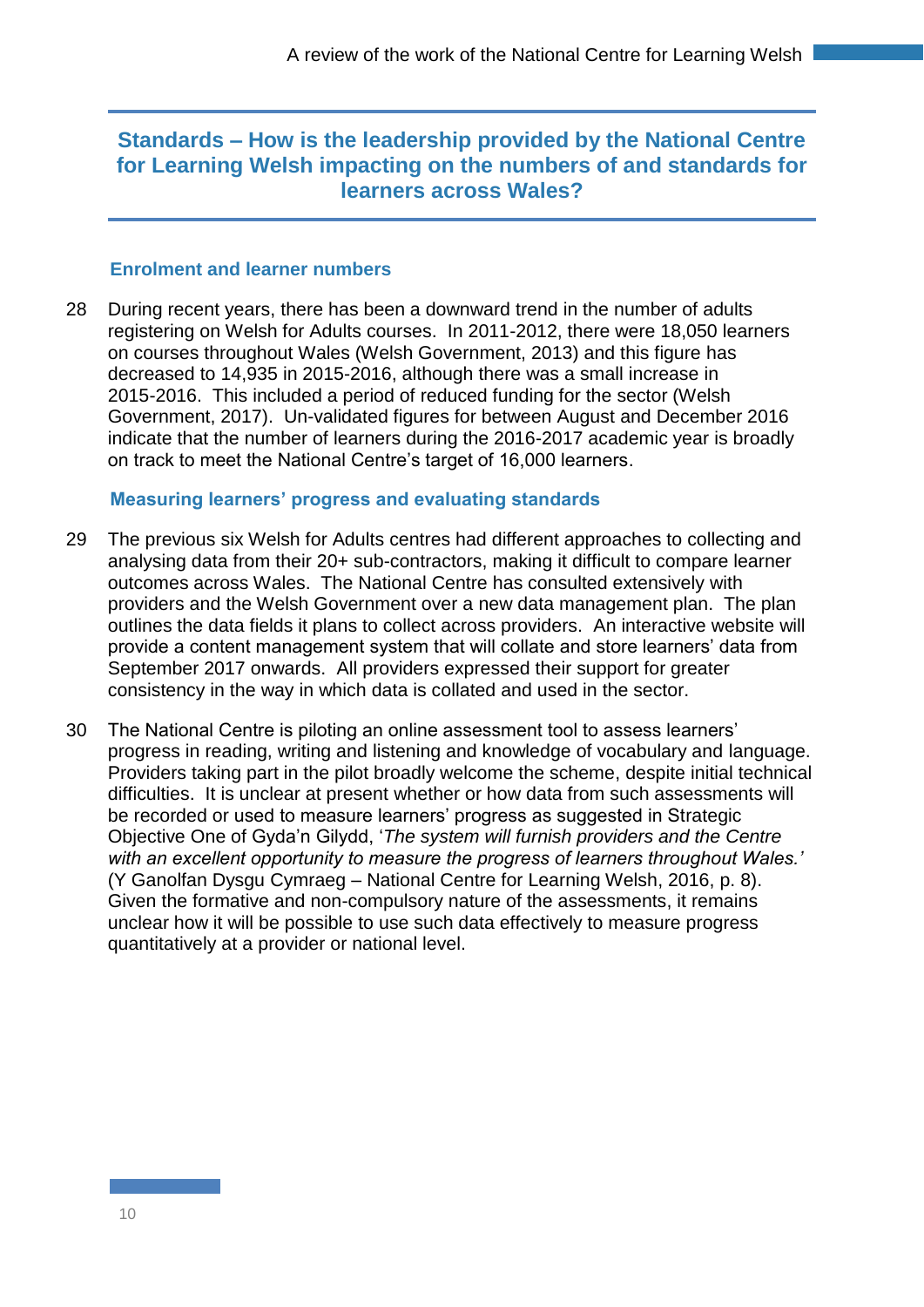# **Appendix 1: Welsh for Adults providers**

Current Welsh for Adults providers and their geographical areas:

- Bangor University / Grŵp Llandrillo Menai (Gwynedd / Ynys Môn / Conwy)
- Coleg Cambria / 'Popeth Cymraeg' (Denbighshire, Flintshire, Wrexham)
- Nant Gwrtheyrn (residential courses based in Llithfaen, Gwynedd)
- Aberystwyth University (Ceredigion / Powys and intensive courses in Carmarthenshire)
- Carmarthenshire County Council (Carmarthenshire-non-intensive courses only)
- Pembrokeshire County Council (Pembrokeshire)
- Swansea University (Academi Hywel Teifi) (Swansea, Neath Port Talbot)
- University of South Wales (Rhondda Cynon Taf / Merthyr Tydfil / Bridgend)
- Vale of Glamorgan Council (Vale of Glamorgan)
- Cardiff University (City and County of Cardiff)
- Coleg Gwent (counties in Gwent)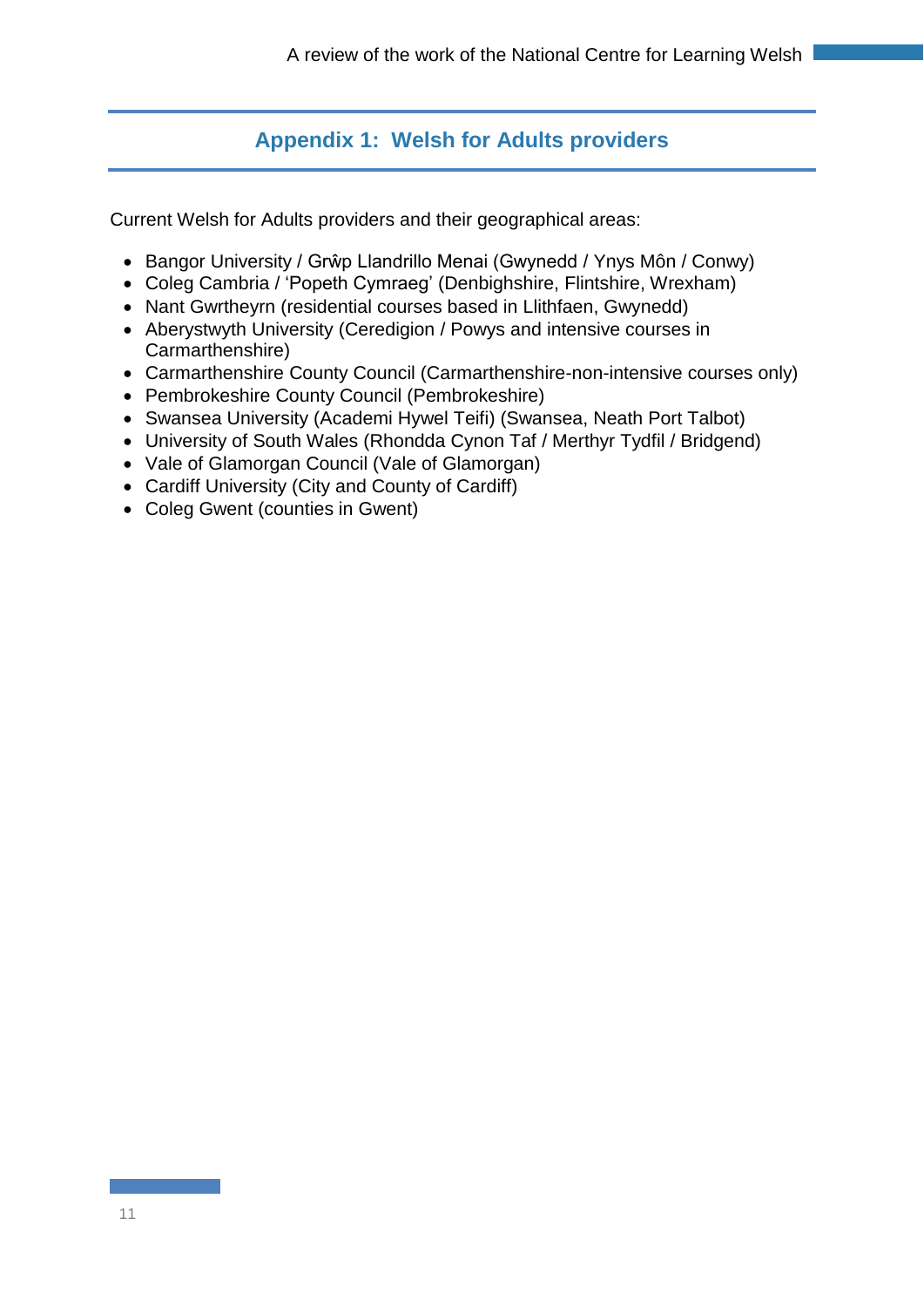# **Appendix 2: Glossary**

| <b>WfA</b>                           | <b>Welsh for Adults</b>                              |
|--------------------------------------|------------------------------------------------------|
| <b>The National</b><br><b>Centre</b> | The National Centre for Learning Welsh               |
| <b>UWTSD</b>                         | University of Wales Trinity St. David                |
| <b>CEFR</b>                          | Common European Framework of Reference for Languages |
| <b>WJEC</b>                          | Welsh Joint Education Committee                      |
| <b>CLIF</b>                          | Community Learning in Focus                          |

## **Numbers – quantities and proportions**

| nearly $all =$  | with very few exceptions |
|-----------------|--------------------------|
| $most =$        | 90% or more              |
| $many =$        | 70% or more              |
| a majority $=$  | over 60%                 |
| $half =$        | 50%                      |
| around half $=$ | close to 50%             |
| a minority $=$  | below 40%                |
| $few =$         | below 20%                |
| very few $=$    | less than 10%            |